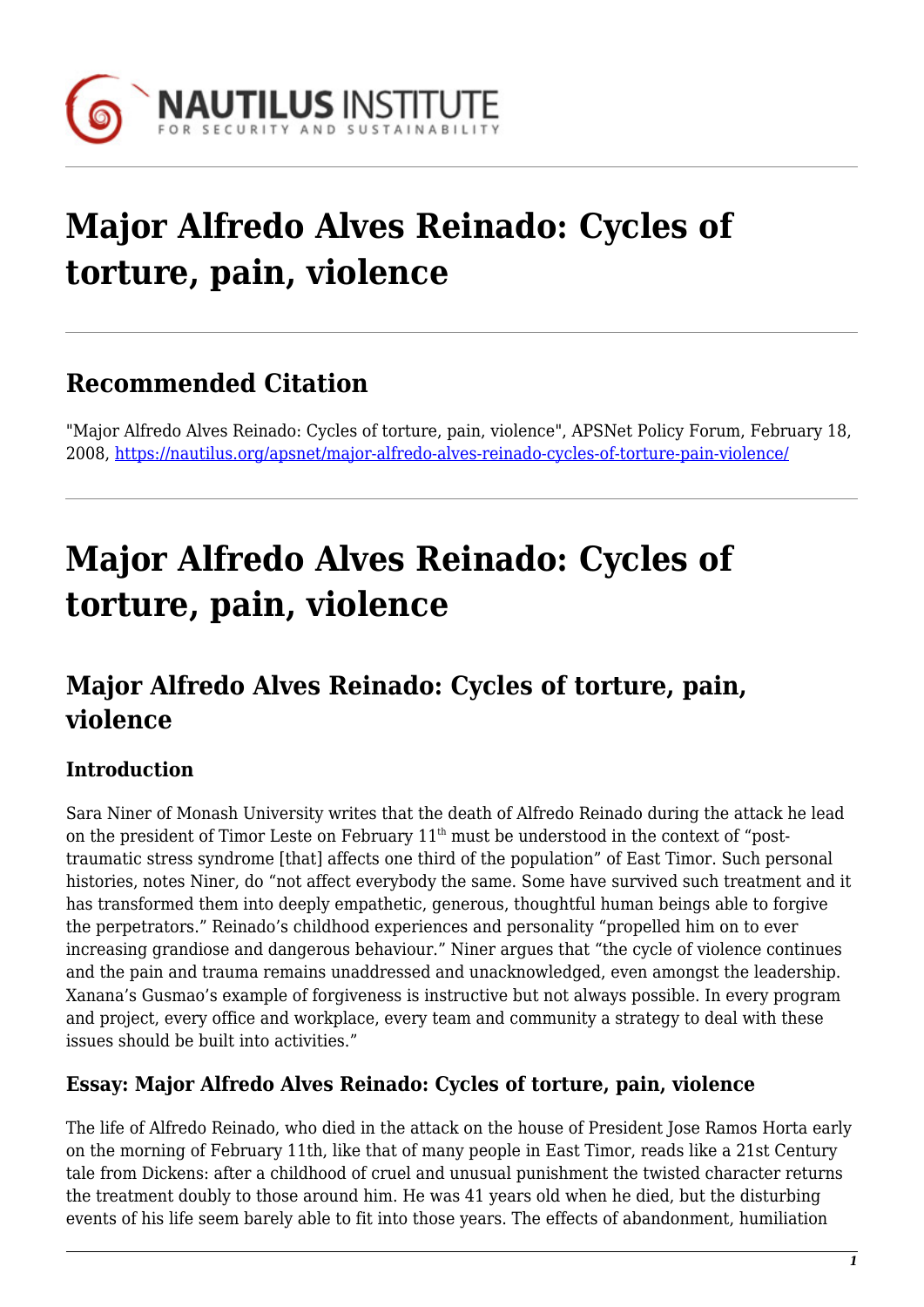and torture as a child and young man must have shattered any healthy psychological development. This combined with an ego ever desirous of attention and notoriety had created a pure narcissist that propelled him on to ever increasing grandiose and dangerous behaviour.

The effects of this kind of deep damage must be understood much better in the context of East Timor. Post-traumatic stress syndrome affects one third of the population; half have witnessed acts of serious violence.<sup>[1](file:///Volumes/JOD/_Jonathan/_Nautilus/APSNet/Policy-fora-source/08Alfredo Bio NINER3.html#sdendnote1sym)</sup> It does not affect everybody the same. Some have survived such treatment and it has transformed them into deeply empathetic, generous, thoughtful human beings able to forgive the perpetrators. Gusmao and the three wonderful people he presents in the documentary 'A hero's journey' are examples of this.<sup>[2](file:///Volumes/JOD/_Jonathan/_Nautilus/APSNet/Policy-fora-source/08Alfredo Bio NINER3.html#sdendnote2sym)</sup> Gusmao sincerely believes this process of forgiveness but not everyone is capable and Reinado was an example of a deeply incapable person.

Events in Dili on the day Reinado died appeared part death-wish. After a year in the bush—left to stew—he attempted to reassert himself at the highest levels of national political leadership. What first appeared as a blood-thirsty plot to assassinate the President and Prime-Minister was subsequently described as a bungled kidnap attempt; that perhaps Reinado was dead before Horta was hit. To believe he could carry out the kidnapping of the President and Prime-Minister with so few men is evidence of an inflated idea of his own capacity and reach.

The fact that he and partner Gastao Salisinha got so far shows how ineffective the security forces still are in Timor-Leste and how little has changed since the traumatic events of 2006. However, it cannot be easy to protect a President and Prime-Minister who refuse to admit any vulnerability: both men walked confidently into life-threatening situations on the day of the attack.

### **Damaged history**

It is hard to separate fact from fiction in the unbelievable events of Reinado's life. He was born in Aileu in November 1966, in the west of East Timor, to a Timorese mother and Portuguese father.<sup>[3](file:///Volumes/JOD/_Jonathan/_Nautilus/APSNet/Policy-fora-source/08Alfredo Bio NINER3.html#sdendnote3sym)</sup> His uncle in Dili, Victor Alves, said he took care of him for part of his childhood. Alves himself was a staunch member of the Fretilin resistance to Indonesian occupation who was arrested and detained in Timor after 1999 for killing pro-Indonesian militia. He was released after exceeding the time limit for imprisonment without charge.

As Indonesian paratroopers invaded Dili in December 1975 Reinado's family moved southwards to Turiscai along with the resistance army Falintil and the vast majority of the population of the capital and its surrounds. According to the version of events that Reinado recounted to the Commission for Truth, Reception and Reconciliation (CAVR) he became separated from his mother in the chaos and travelled with other Timorese. He was 11 years old.

On that journey I witnessed immense suffering: people dying of hunger, parents killing their children because they were making too much noise and they were worried they would alert the Indonesian military; children leaving their aged parents to die; decaying corpses; and members of political parties killing other Timorese because of political differences. The men who killed for political reasons were very cruel. Their faces were like robots or machines.  $4$ 

His fate as a young boy was 'adoption' by a member of the Indonesian military, which meant being kept as a virtual slave. He was described as a TBO (*Tenaga Bantuan Operasi*) or porter for Indonesian soldiers, carrying their goods and being forced to take part in their operations. He was treated cruelly and witnessed all the excesses and violence of the occupation including rape and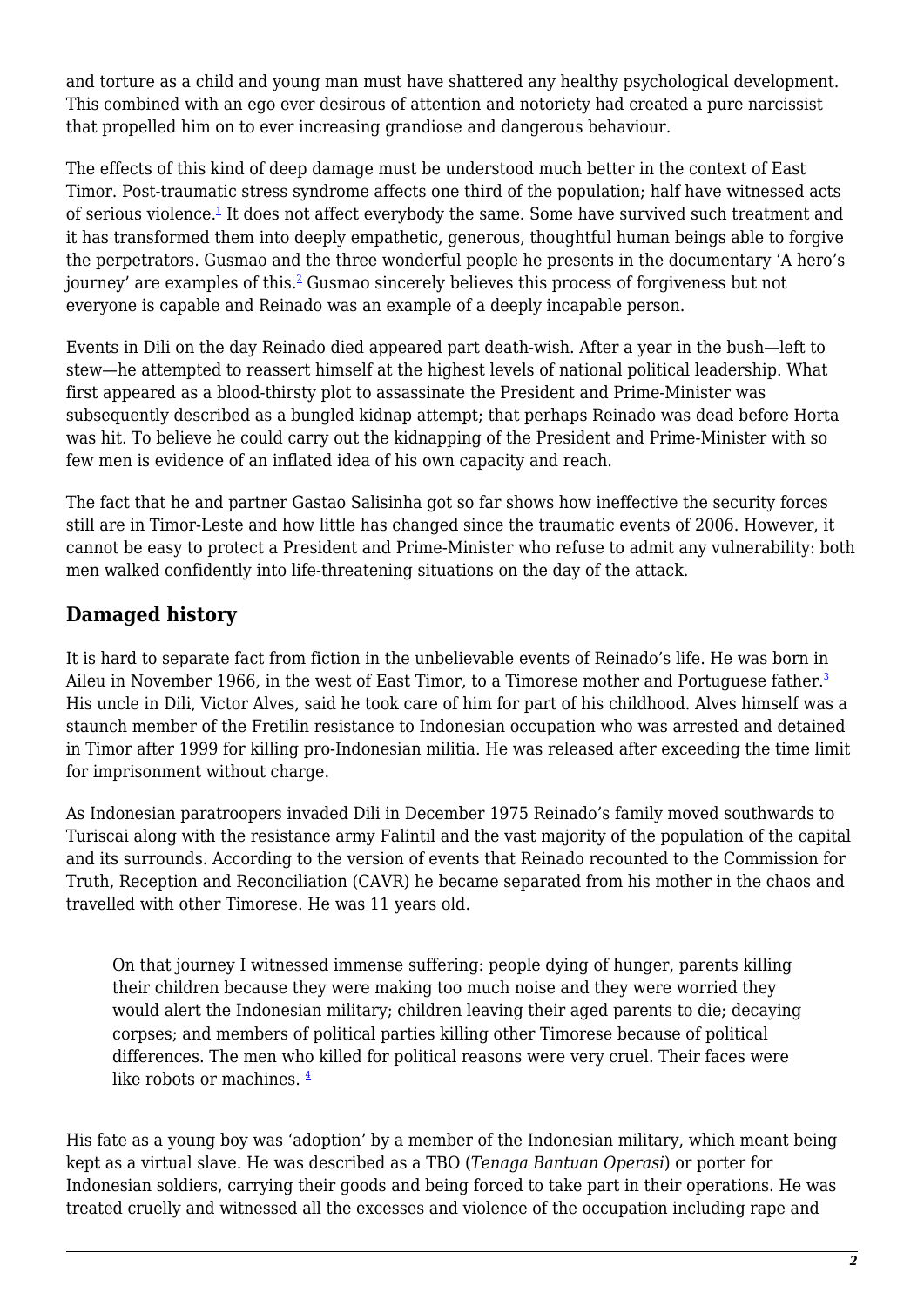execution.

During the time with the army I saw horrific things … during an operation in Turiscai I saw them tie the men to trees and rape the women. I saw women being dragged away by two or three men who then used them in whatever way they wanted.

One boy was executed for refusing to carry goods. This experience for young boys during the occupation was repeated over and over: the infamous Eurico Gutteres, militia leader in 1999, was similarly treated. Reinado was then hidden in a box and transported aboard a ship to Sulawesi and remained with the family of the Indonesian Sergeant.

Obviously this treatment had brutalising effects as one victim recounted in the early 1990s:

We were always frightened. The young ones growing up became rough in their character with the violence. They grew unsteady in their temperament, irritable and frightened. Something had been stolen from these young people and they did not trust.<sup>[5](file:///Volumes/JOD/_Jonathan/_Nautilus/APSNet/Policy-fora-source/08Alfredo Bio NINER3.html#sdendnote5sym)</sup>

When Reinado was 18 he managed to escape to Kalimantan, living on his wits. Finally he got back to East Timor where he found his mother again and worked for his uncle in Dili. He said he also worked with the resistance in the 1980s, although it does not appear he served with Falintil. This was around the time of the Santa Cruz massacre when over 200 mostly young students taking part in a funeral procession were shot down by Indonesian soldiers in November 1991.

By July 1995 Reinado escaped from East Timor once again—captaining a boat to Australia with 18 other Timorese, including his young wife and baby. Their arrival created a welcome media stir and he received a certain notoriety for his actions. He was seen as a hero by many supporters of the East Timorese cause in Australia. However they had arrived as refugees and spent some time in detention, another site of trauma for many. Some Timorese in Melbourne remember meeting him at this time and find it hard to believe it is the same person who turned up armed to President Horta's home on February 11th. The question is: when did he transform into the Rambo-styled rebel he became? Was this notoriety from the Australian arrival the beginning?

For the next four years he lived in Perth, with his wife and children, who today mourn for him. Working in the heavily masculine environment of the Western Australian shipyards, he picked up some Australian affectations, certain sayings and drinking 'VB'.

Reinado returned to East Timor after the 1999 referendum that resulted in East Timor's independence. With some experience of ships he was given a position commanding the two patrolboats that made up the F-FDTL, the new army of East Timor's Maritime Component. He was dismissed from this position for operating too independently, for granting personnel extended leave to work in civilian jobs and using military weapons for hunting trips. Perhaps this is the first indication of problems to come. In mid-2004 was appointed to F-FDTL HQ and performed well and in very late 2004 was appointed Commander and raised the 33-man Military Police Unit. As part of the Defence Forces co-operation program he trained at the end of 2005 at the Australian Defence College in Canberra.

Neighbours tell of terrible bouts of domestic violence between Reinado and his family in Dili. Domestic violence is widespread in East Timor, and is the country's most reported crime. Some blame the culture of violence fostered during the 24-year occupation and the trauma of the final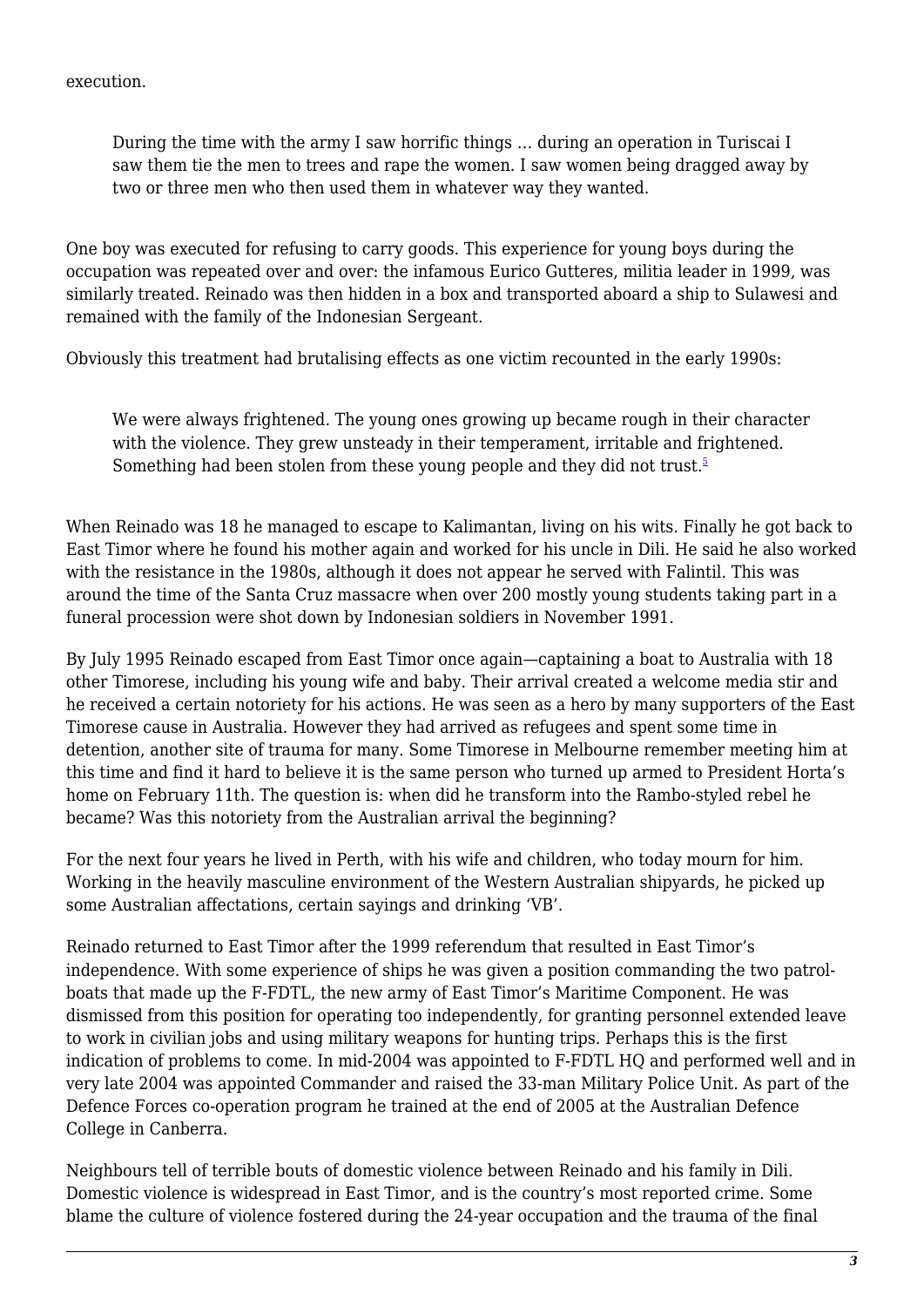conflict in 1999. However there are other factors too: during the conflict women took up traditional male roles both inside and outside the home and carried out military and clandestine duties as part of the resistance. Many women want to retain some measure of their independence but men would rather they retreated back into the home. This leads to tensions that are common to post-war societies.

#### **2006 Crisis**

By 2006 the new nation of Timor-Leste was in turmoil. After its hard won independence in 1999, formally declared in 2002, the process of national reconstruction was shattered by bitter internal conflict resting on a bed of endemic poverty and disillusionment with independence. The conflicts and rivalries in Timorese society are multifarious but in 2006 they combined to create a crisis that saw 37 people killed in violence between warring factions of the army and police. Approximately 100,000 persons were internally displaced and some still remain in the depressing camps two years later. Development was set back to 1999 scorched-earth levels. The security sector, both Police and Army, ceased to function and poor, uneducated, disenfranchised gangs of young men filled the vacuum with chaotic violence, looting and burning. These boys were those who had witnessed the terrible violence of 1999 as children. However many were paid by different political factions. The Timorese leadership and government did not effectively manage this situation and a profound loss of faith in the direction of the political leadership has resulted.

Most of the male leadership of East Timor have been engaged in a brutal and bloody war for most of their adult life. A culture of the warrior and violence existed from colonial times through to the Indonesian occupation. Most have suffered great trauma and made dreadful sacrifices for independence including those of their fellow soldiers, close friends and family. Their mothers, wives and daughters have often been victims of sexual abuse at the hands of the Indonesian military or its militias and this was used as a weapon of war.

The central conflict in 2006 was between factions in the 1,500 strong army (F-FDT). A substantial group of soldiers submitted a written petition about discrimination from senior 'Eastern' military personnel to those from the 'West' and other grievances. Gastao Salisinha was one of the leaders of this group who protested in Dili and eventually abandoned their barracks with their weapons. On 16 March, 2006, 591 of these 'petitioners' were unceremoniously dismissed. In April they held a peaceful demonstration which attracted around 2,000 supporters. After a week this demonstration erupted into violence. Petitioners burned cars and shops: five civilians were killed. Against advice the government deployed F-FDTL to assist the police force, PNTL restore order and contain the petitioners.

This situation was complicated also by conflict between PNTL and F-FDTL. The establishment of both the Army and Police Forces under the auspices of the UN regime has been heavily criticised by experts. The politicisation of both forces was the result of the inept processes of selection and training of candidates. Simply put, some followed the Fretilin government and some followed Gusmao, then President, who had been historically as odds over how the resistance and now the government should be run. This cleavage was also crudely related to the East and West dispute: Fretilin, F-FDTL became associated with the East; Xanana and the petitioners became associated with the West.

Reinado, who had been ordered to chase down and 'contain' the petitioners on 28 April. Later that day he attended the "controversial" meeting at PM Alkatiri's house where Organic Law No 7 to deploy the F-FDTL was invoked. On 3 May Reinado abandoned his post along with other military police and regular police officers. Instead they joined the petitioners. Reinado fled to the hills outside Dili, and, helped by a network of supporters, established a hilltop base and lines of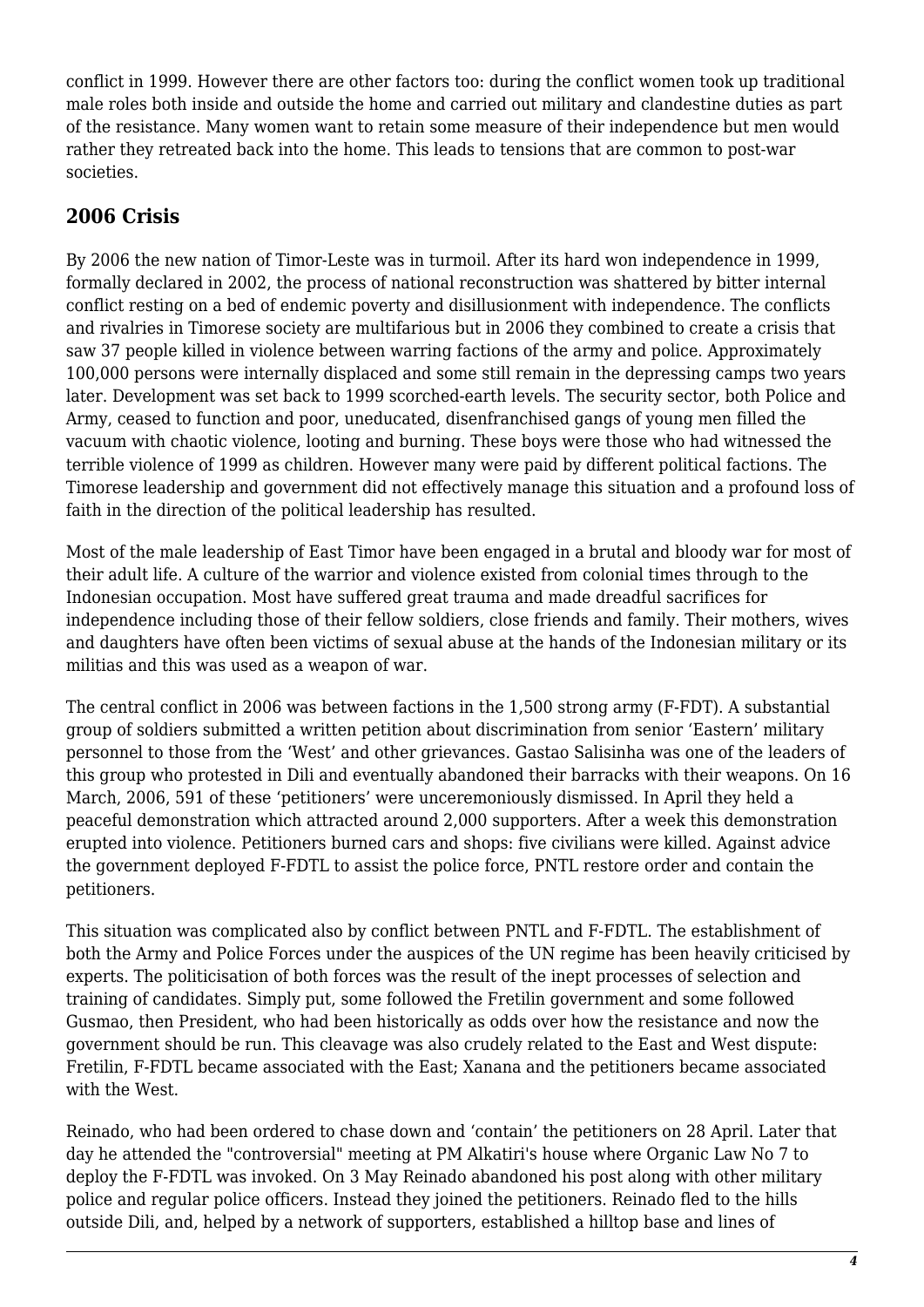communication with those in the capital. Reinado, was seen to have lined up behind the "Xanana camp" against the government.

Three weeks later, on the 23rd, Reinado clashed with senior F-FDTL officers and PNTL at Fatu Ahi and five were killed. He was captured in July by Portuguese and Australian troops, who had come to assist the government to halt to the violence. Initially he was charged with illegally possessing weapons but his charges grew to include eight counts of murder. His acts of daring also grew when in August 2006, he led more than 50 prisoners to escape from the prison.

This was the beginning of his public notoriety and during an SBS documentary in March 2007 he appeared to warm to seeing his image on television. $6$  A narcissist stared down the barrel of the camera. He became a hero for many of the disenfranchised in this western part of Timor he was from and in Dili amongst the youth who started dressing like him.

To avoid yet more violence the Government offered Reinado a deal under which he would hand over his weapons and testify at a special hearing. Reinado instead led raids on several police posts capturing more weapons and ammunition. In March 2007 Gusmao ordered Australian-led forces to surround Reinado. He evaded capture but five of his men were killed. It was said he was significantly affected by their deaths. He then languished up in the hills of Same, with Horta and Xanana unwilling to sort out the issue of what to do about him until the presidential and parliamentary elections (which they respectively won) were conducted during 2007. Some felt to kill or capture Reinado would lead to a civil war. Gusmao the older guerrilla leader had lost patience with the younger man who was holding the country to ransom. Reinado recently posted a video on 'You Tube' taunting Gusmao.

#### **A week to die**

Just a week before he died Reinado was visited by three MPs. Their location was no secret. The mostly Australian International Stabilisation Force who had previously indicated they wanted nothing further to do with catching Reinado turned up at the meeting place. Reinado and Salisinha fired up to eight warning shots. They made desperate-sounding phone calls to people with links to those in power, screaming they were surrounded and for the troops to be withdrawn. Apparently it was all a mistake by the ISF, a major blunder we have heard little about, but which certainly created a feeling of unease amongst the rebels. Also 70 or so of the original petitioners were soon to be reinstated in the army. Reinado may well have felt he was loosing his grip and becoming isolated. One military expert who knew Reinado was surprised by the lack of planning evident in the attacks on the President and Prime-Minister, calling it a "scramble" as things "came unstuck".

Ramos-Horta had gone out of his way to be conciliatory toward Reinado, waiving the arrest warrant and holding an informal face-to-face meeting with him. Investigators now report that on the day of the attack, Reinado and his men entered Horta's house, seemingly to await his return from his early morning walk, but were surprised by the day-shift of guards turning up early. Hearing the gunfire, Horta walked straight toward it telling an observer it would be OK. Horta must have felt he could control whatever was going on.

Gusmao had the same attitude. After receiving a call requesting him to stay in his house as the President had just been attacked, Gusmao immediately jumped in his car to sort things out. He proceeded down the hill to Dili, leaving his family behind. He was ambushed by rebels firing at his tyres but his driver refused to stop, possibly under Gusmao's directions. Around the next corner they halted and ran into the bush fearing another ambush. Gusmao's reaction was one straight out of his guerrilla past. The bush was always the safe haven from the Indonesians. What other reactions does Gusmao harbour from his own tortured history?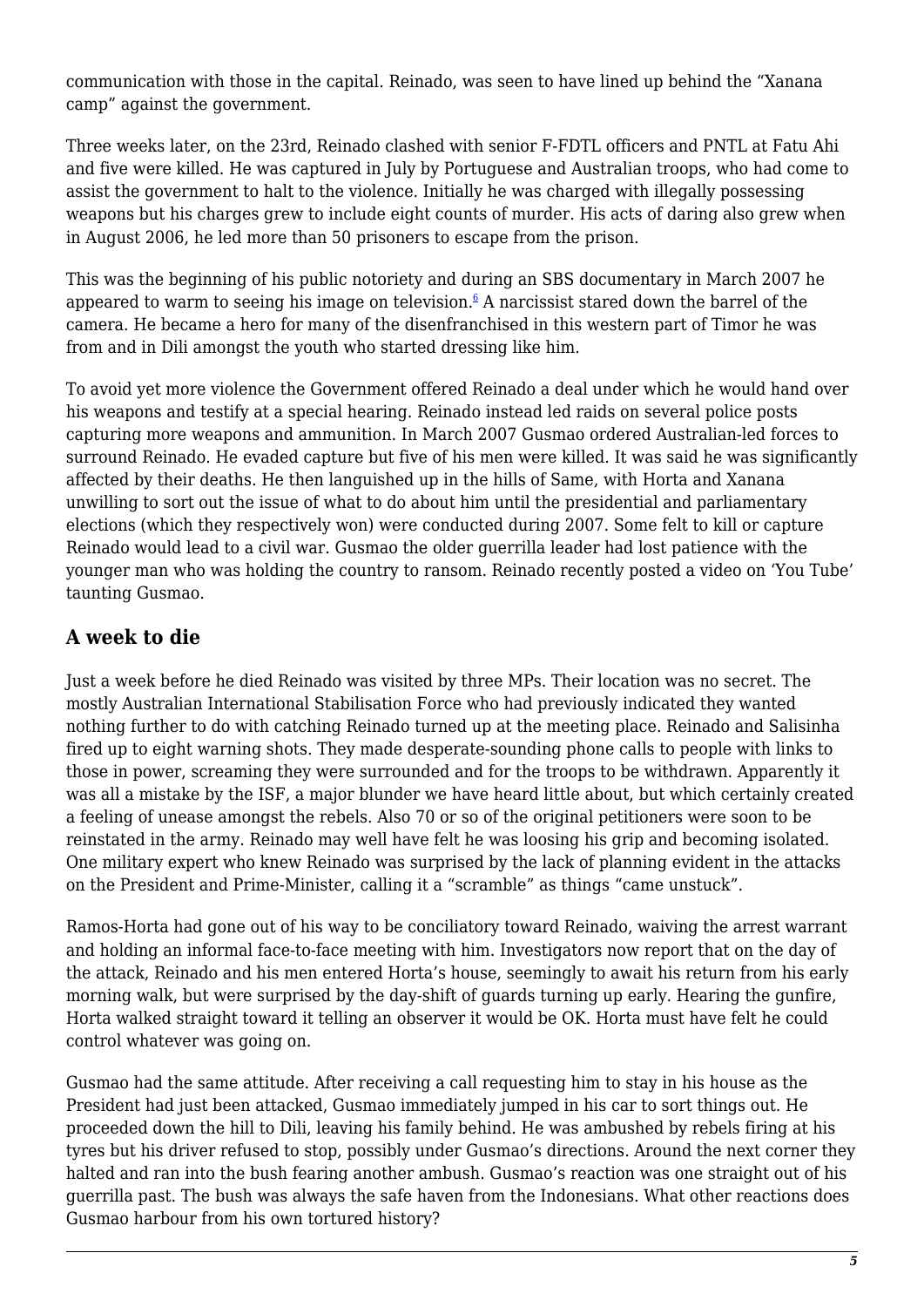While he was in still prison in 1999 Xanana met with Father Michael Lapsley, a well-known advocate of reconciliation who runs the Institute for Healing of Memories in South Africa. Lapsley said Xanana told him that the Timorese were willing to forgive and reconcile and were not preoccupied with the past. Lapsley told him that as leader his own pain and story had been acknowledged and recognised which enabled him to move forward and hold the views he did. However many Timorese had not had this acknowledgment and would find it hard to reconcile and forgive. Xanana clearly understood the distinction but has in reality made little allowance for it, instead taking the pragmatic path in reconciling with Indonesia and leading by example on this sensitive issue.

### **The unfinished**

Reinado's uncle Vitor Alves organised his funeral in Dili, reportedly attended by 2000 people. On 12 February he commented,

With the help of God with the fall of my nephew -of my son- the situation in Timor will improve. The situation of instability will finish once and for all and we can find peace. The boy is dead, finished. He will not create any more confusion, no more disgrace. Let us have a peaceful funeral. It is calm. It is finished. $<sup>2</sup>$ </sup>

However it is not finished. All the stories like Reinado's are not finished and neither are the traumatised and unhinged reactions of so many to the brutal past and poverty-stricken present. This was made clear by the Commission for Truth, Reception and Reconciliation Report (2006). Many of the youth who carried out the violence in 2006 were the children who witnessed all the violence of 1999. They have received little help to overcome these events. The cycle of violence continues and the pain and trauma remains unaddressed and unacknowledged, even amongst the leadership. Until it is seriously addressed the cycle of violence will probably continue.

There are under-resourced programs in Dili that are working on this issues: PRADET (Psychosocial Recovery and Development East Timor) being the most long standing and obvious one.<sup>[8](file:///Volumes/JOD/_Jonathan/_Nautilus/APSNet/Policy-fora-source/08Alfredo Bio NINER3.html#sdendnote8sym)</sup> A new one is the Association for Living Memory set up to assist ex-political prisoners. The Commission for Truth, Reception and Reconciliation (CAVR) report suggests further work that needs to be done. Xanana's Gusmao's example of forgiveness is instructive but not always possible. In every program and project, every office and workplace, every team and community a strategy to deal with these issues should be built into activities.

### **Short biography**

Sara Niner is a Post-Doctoral Fellow at the School of Political and Social Inquiry at Monash University. She is the editor of *To Resist is to Win: the Autobiography of Xanana Gusmão with selected letters and speeches*, (Aurora Books, Melbourne, 2000). Other writing includes: 'Martyrs, Heroes and Warriors: The Leadership of Timor-Leste', D Kingsbury and M Leach (eds) *East Timor after Independence*, Monash Asia Institute Press; 'A Long Journey of Resistance: The Origins and Struggle of CNRT', Ed., Tanter, Selden and Shalom, *Bitter Flowers, Sweet Flowers: East Timor, Indonesia and the World Community,* Rowman and Littlefield Publishers, USA, 2001. Her new research into women and handcrafts in East Timor is available at: [Strong Cloth: East Timor's Tais](http://www.craftculture.org/world/niner1.htm) and [Timor-Leste: Women's handcrafts and development](http://www.cdu.edu.au/timorlesteconference/documents/niner-s-ppt.pdf). Her biography of Xanana Gusmao should be published this year by Australian Scholarly Publishing.